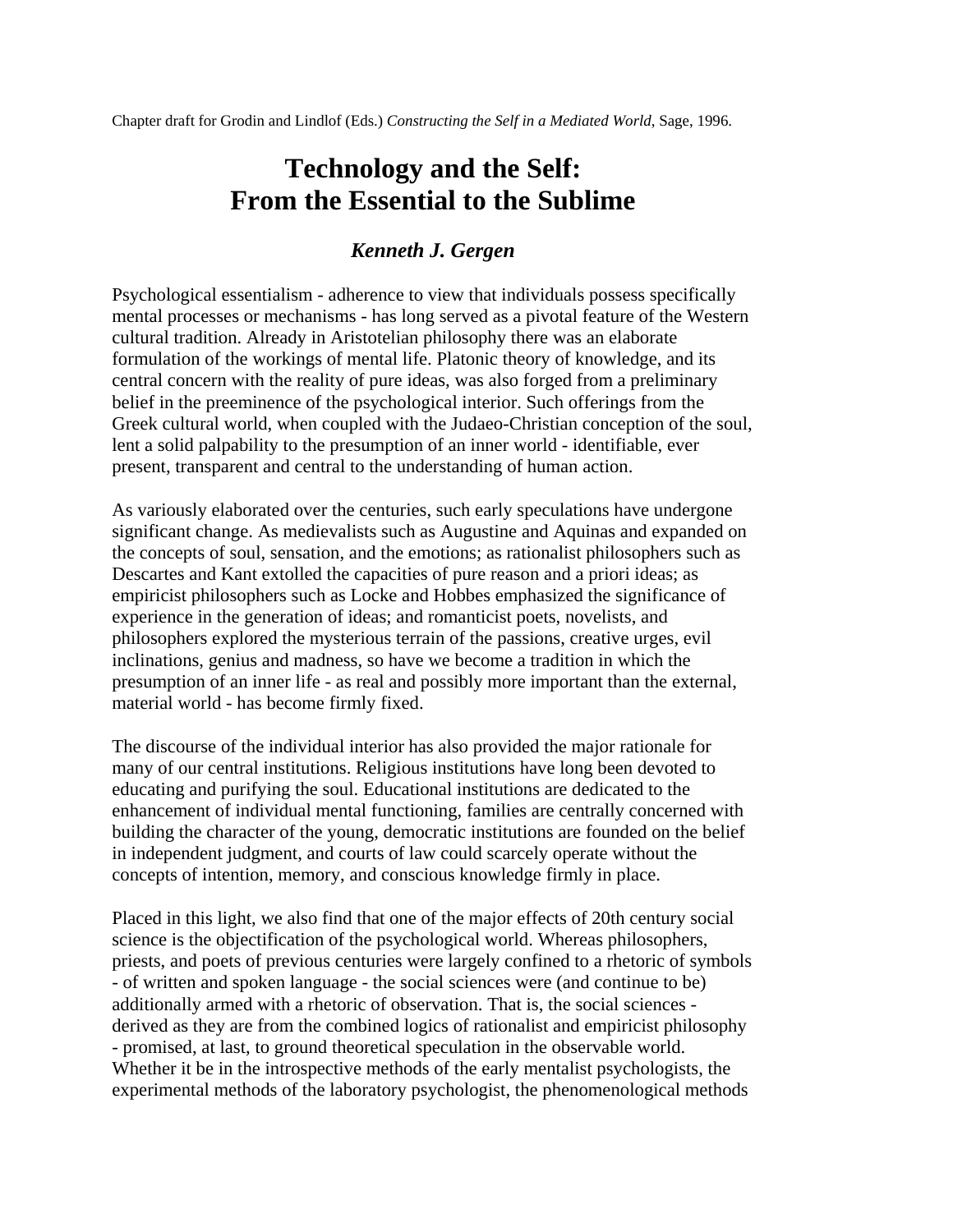of the humanist investigator, the attitude and opinion measures of the survey researcher, or the qualitative measures of the contemporary interpretativist, the promise has been to furnish empirical substantiation for propositions about psychological and social life. This has been strikingly clear in the science of psychology - from mentalism to present day cognitivism, from Freud to the DSM IIIR. It is also the prevailing tendency in communication theory and research whether treating attitudes, intentions, or ideologies, or attraction, subjectivity, or selfreflexivity. In each case the theoretical account bolsters presumptions of the reality of mental life. Through research practices the array of mental predicates is subtly reified.(1)

It is this long tradition of psychological essentialism, supported by the major institutions, and justified by a century of social science, that provides the basis for the day to day processes we index as self understanding and self realization - for the various ways we have of questioning, evaluating, and exploring the self ("I must be depressed." "Is this love or infatuation?"); for the manner in which seek others' reactions, support, or nurturance for our interior being ("She misconstrues my intentions.""He doesn't appreciate my needs."); and for our modes of justifying and reasoning about our actions ("I thought it over, and decided..." "It would violate my moral values."). It is this same tradition that provides the individual with enormous and compelling reasons for treasuring personal identity. To have an identity is indeed to be capable of laying claim to an interior life: to one's own reasons and opinions, to existentially defining motives, personal passions, and core traits. To lack such psychological resources would be the equivalent of erasing one's identity. Failing to possess reason, emotion, morals, intentions and the like would be an empty existence, without human significance, and possibly possibly lacking a rationale for continued existence.

As I shall propose in what follows, as we approach the 21st Century, psychological essentialism is undergoing a subtle but increasingly discernible erosion. And, as beliefs in an identifiable, knowable, and significant world of the personal interior decay, so are we witnessing (and will continue to confront) a progressive emptying of the self - a loss in the credibility of subjectivity, agency, the "I" at the center of being. As I shall also propose, one of the chief forces at work in the dismantling of self, are technological. With the profusion of technologies specifically designed to increase the presence of others, we obliterate the conditions necessary for sustaining belief in the obdurate interior. Although there is much to be said about the consequences of this obliteration, I shall only touch on the possibility of single successor to psychological essentialism, that of relationalism. To illustrate its potentials, I shall attempt to make intelligible the contours of a relational sublime.

#### **Conditions for a Creditable Self**

To appreciate the dynamics of self-deterioration in the present century, it is first essential to consider the conditions necessary to sustain the supposition of palpable interior. That is, how have participants in Western culture managed to maintain their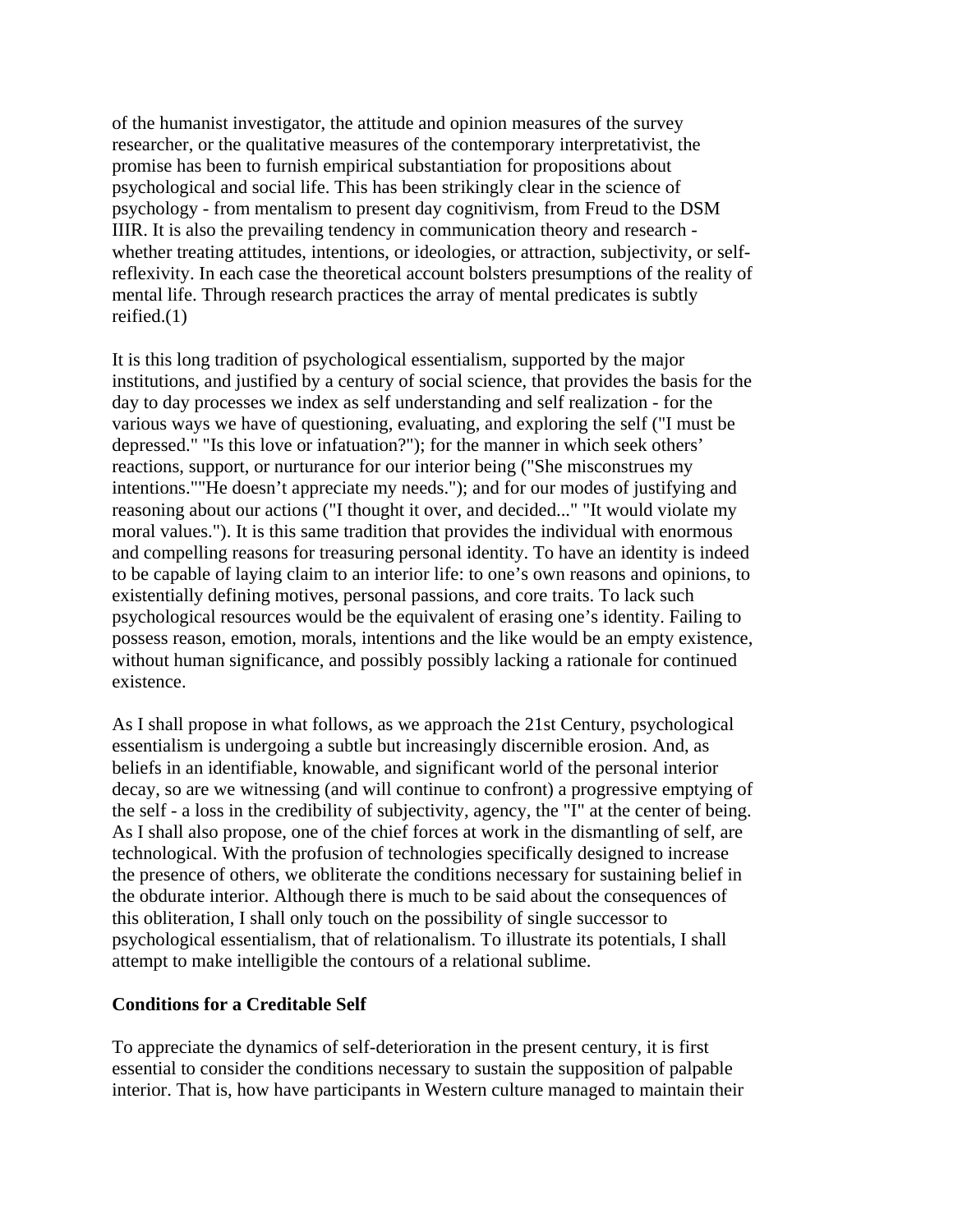beliefs in a specifically psychological world? We cannot (with Descartes) justify the vocabulary of the inner world on the basis of its simply being there, transparent and self-evident. And to be sure, there are many other cultural beliefs that have waxed and waned in credibility over the centuries - for example, beliefs in Olympic deities, a Ptolmaic universe, ghostly presences, and the communion of souls. Although the durability of psychological essentialism poses a challenging and complex question, let me suggest that such essentialism - whether in the social sciences or the culture more generally - is importantly dependent on forms of discursive homogeneity. In effect, I am doing nothing more here than providing a socio-linguistic spin to the traditional view that opinion commitment is socially anchored. The greater the agreement among one's consociates - here within one's discursive ethos - the more intelligible, agreeable, and ontologically palpable the supposition. Given this general orientation, let us consider several forms of discursive homogeneity specifically relevant to sustaining commitments to an identifiable and pivotal psychological interior:

*Ontological Configuration.* At the outset, the world of the interior acquires its creditability from ambient agreement in the categories of existence: the basic distinctions necessary for describing or explaining mental conditions. Without such a vocabulary, there simply is nothing to describe or explain. And without reasonably widespread agreement over the terms, ambiguity prevails and doubt is invited. Thus, for example, we can speak with some confidence about the emotions of fear, anger, and sadness, because these terms are constituents of a widely shared vocabulary (of approximately a dozen "emotion" terms) employed with a high degree of frequency within the culture. To admit ignorance of such feelings or to declare them to be absent from one's makeup - would be to render doubt about one's membership in the human species. Would a person be altogether human if he/she could feel no anger or sadness? Other psychological predicates, shared by smaller and sometimes more marginal groups within the culture, fail to command such credibility. Terms like existential anxiety, post traumatic stress disorder, spiritual awareness, flow, and channeling command respect in various pockets of the culture, but for vast numbers may be discounted as jargon or cult language. More extremely, to claim oneself to be overwhelmed with acidae, a term popular in medieval monasteries; suffering from a strong bout of melancholy (a term of great interest to 19th century poets and novelists); or seized by mal de siecle (a term that moved many to suicide less than a century ago) would probably raise queried looks among one's companions. What precisely is the individual be talking about; is he/she speaking metaphorically, is this a joke? In effect, without a chorus to render one's claims agreeable - to say in effect, "yes, I know what you are feeling," one can scarcely claim certitude of psychological existence.

*Modes of expression.* Confidence in a particular ontology of psychological states is further enhanced by homogeneity in accepted modes of expression. To the extent that there is broad agreement that certain actions are the outward manifestation of specific internal processes, mechanisms, traits and the like, then we can continue securely in the belief that the vocabulary of the internal world is referential. One can be certain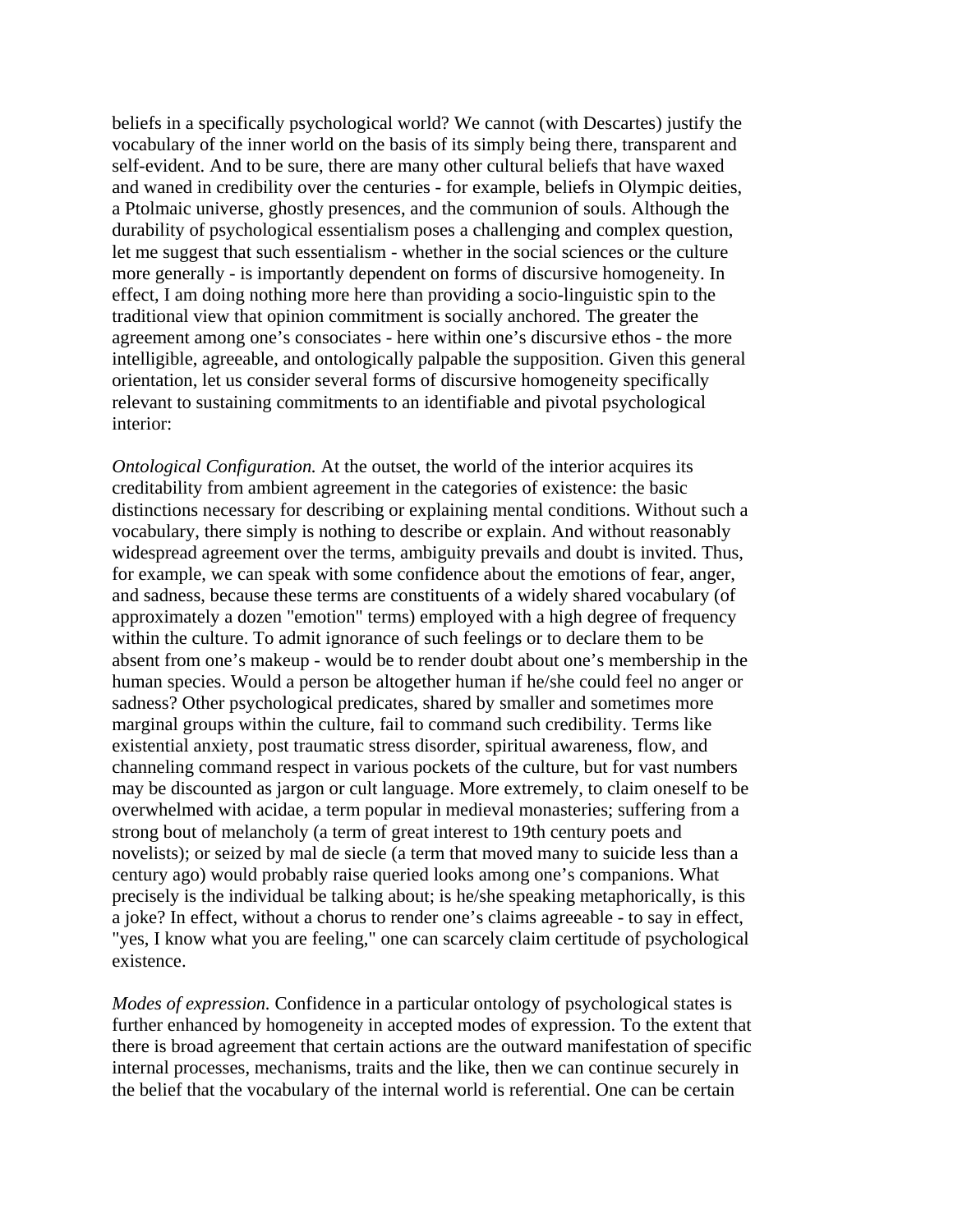there is a process of rational thought, for example, when there is broad agreement that certain modes of speaking (e.g. using proper grammar, complex sentence structure, a rich vocabulary) are indicative of underlying intelligence, or that certain performances (e.g. in mathematics, chess playing, or engineering design) are obvious manifestations of superior cognitive functioning. Should we fail to agree on what constitutes a proper expression of a given process or state, we should become suspect of its underlying existence. It is an interesting fact that in most scientific accounts of human emotions the concept of "love" fails to appear. Among the dozen or so emotions about which scientific knowledge can be accumulated - emotions such as anger, fear, and sadness - love fails to be included.(2) This is largely so, I would suggest, because the term has been used to index so many different and varied actions over the century - from adoration to avoidance, suicide to homicide, the trivial to the profound - that is has lost candidacy for scientific respectability. If virtually any action - along with its opposite - can be an expression of love, there is no way to identify it or to test propositions about it. It may be thus be discarded from the realm of "real knowledge" and dismissed as cultural mythology. *Context of Expression. Mental predicates acquire further palpability by virtue of broad agreement in contexts of usage.* 

This is to say that we identify mental states in part by the conditions in which their putative expressions are manifest. Tears shed at a funeral are indicative of sadness; we interpret the same tears at a wedding or the presentation of an award as indicators of joy. In effect, it is not the behavioral manifestation alone to which we attend, but the also context of expression. And to the extent that there is homogeneity in the context of expression, belief in the underlying, psychological source is enhanced. Thus, for example, we may readily agree that anger exists, primarily because its "manifestations" are frequently found under conditions of conflict, frustration and/or injustice. If relevant expressions were randomly distributed over contexts occasionally bursting forth in the midst of quiet contemplation, a Brahms concerto, or a wedding ceremony, it would be difficult to interpret them. So extordinary would they be to the circumstances, that we might consider the actor as physically or mentally deranged. Our belief in the existence of anger as a psychological state, then, is significantly dependent on its expressions being circumscribed by a reliable set of contextual parameters.

*Valued Goals.* Finally, a firm sense of psychological states is tied to homogeneity in views over the goals served by the ontology and the associated assumptions of expression. Our agreement over whether X exists, is in part dependent on what we take to be the consequences of that presumption. If such agreement leads to bitter ends, we may wish to give up the presumption; if there is broad agreement that good outcomes result from the presumption, then we may continue in our confidence of its existence. To illustrate, if psychological powers of sorcery are used to justify burning individuals at the stake, whether I will accept powers of sorcery as truly existing will importantly depend on whether there is agreement that such executions are a social good. If we decry these methods, I will begin to cast aspersions on the ontology, raising questions about such capacities, and search for alternative explanations. I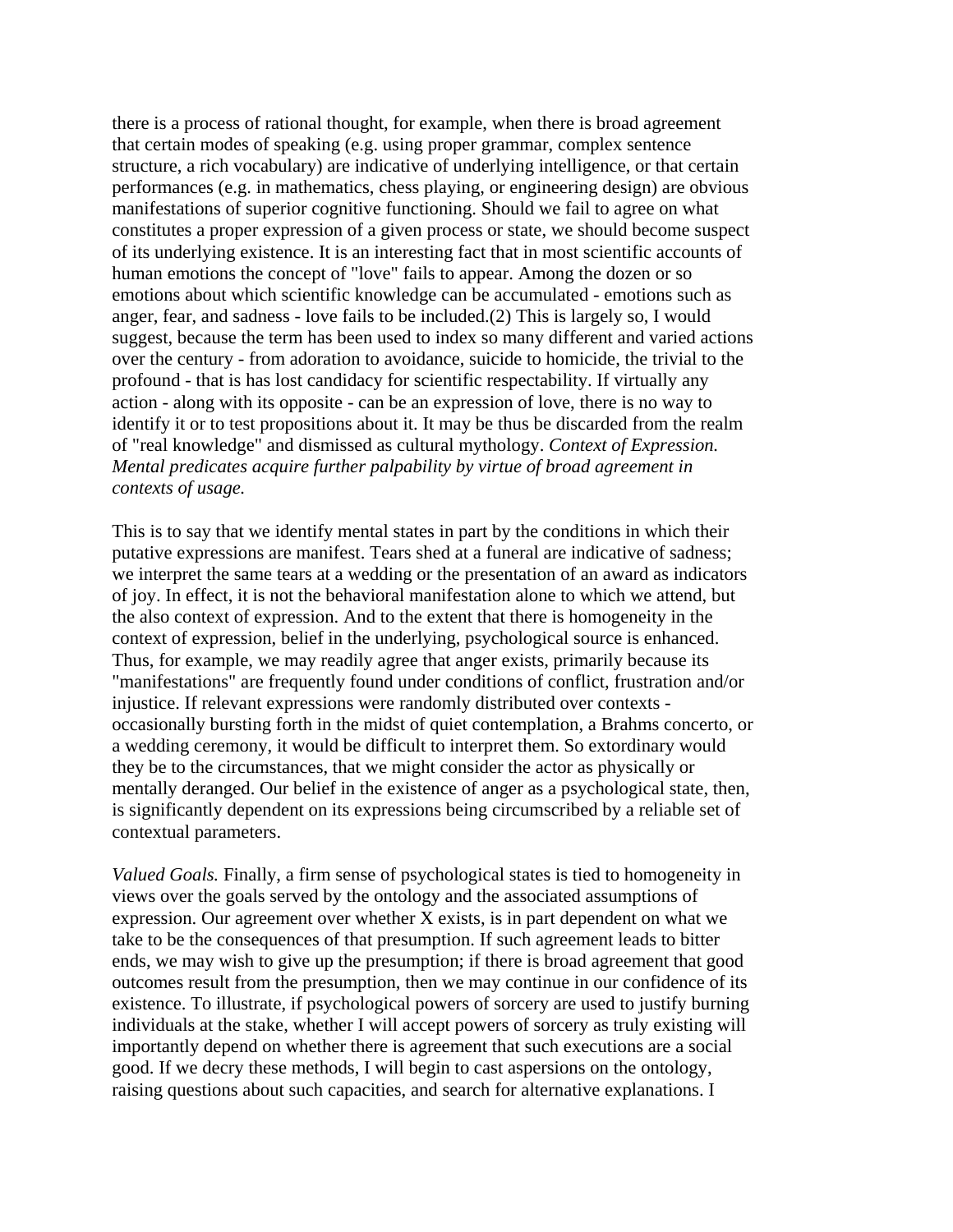might ultimately fashion a vocabulary of "mental illness," because of the broad agreement that nurturant treatment is more humane than execution. Homogeneity in the language of value, then, buttresses commitment to a given ontology.

### **Technologies of Self Expression**

I propose that for the better part of the last three centuries - and owing importantly to the Enlightenment discourses of the 17th and 18th century - there has been substantial homogeneity in the discursive ecology - agreement concerning the primary ingredients of the psychological self, the modes of its expression, the contexts under which expression is appropriate, and the ends served by such expressions. The presumption that there are rational processes, for example, as opposed to emotions; that there are characteristics manifestations of these two modes of psychological activity; that there are conditions appropriate to their expression, and that certain cultural values are served by these existents" have been supported by an enormous number of scholars, writers, poets, artists, politicians, clergymen, jurists, and so on. But what of the present century? Why should we begin to doubt these verities; in what respects is the culture changing that the conditions for continued belief are eroding? Although there are many possible answers to this question, I wish here to lay special emphasis on the technologies of human relatedness, those technologies that expose us to an ever broadening array of others; that expand exponentially our potentials for significant relationship; that bring others closer, more often and in greater detail than ever before. Consider, for example, the following:

- A century ago there were fewer than l00 automobiles in the U.S. By the 1990s, there were over 123 million cars in use, with over 6 million new cars produced annually.
- At the turn of century, there was no radio; at the present time 99% of the households in the U.S. have at least one radio, and more than 28 million new radios are sold each year.
- Air transportation was virtually unknown until the 1920s; there are now over 42 million passengers a year in the U.S. alone.
- Television was virtually unknown until the 1940s; at the present time over 99% of American households have at least one tv set - a percentage that exceeds that of households with indoor plumbing.
- Personal computers were virtually unknown until the l970s; there are now over 80 million in use.

Today we find new technological "breakthroughs" - in microchip technology, computer software, telecommunications, image transmission, mobile computers, multiple channels, multi-media - almost daily occurrences. Certain effects of these technologies seem clear enough. In every way we become increasingly engaged in a world with others - a socially saturated world (Gergen, 1991). We know more,see more, communicate more, and relate more than ever before. However, the more subtle issue - and that which most centrally concerns us here - is that of psychological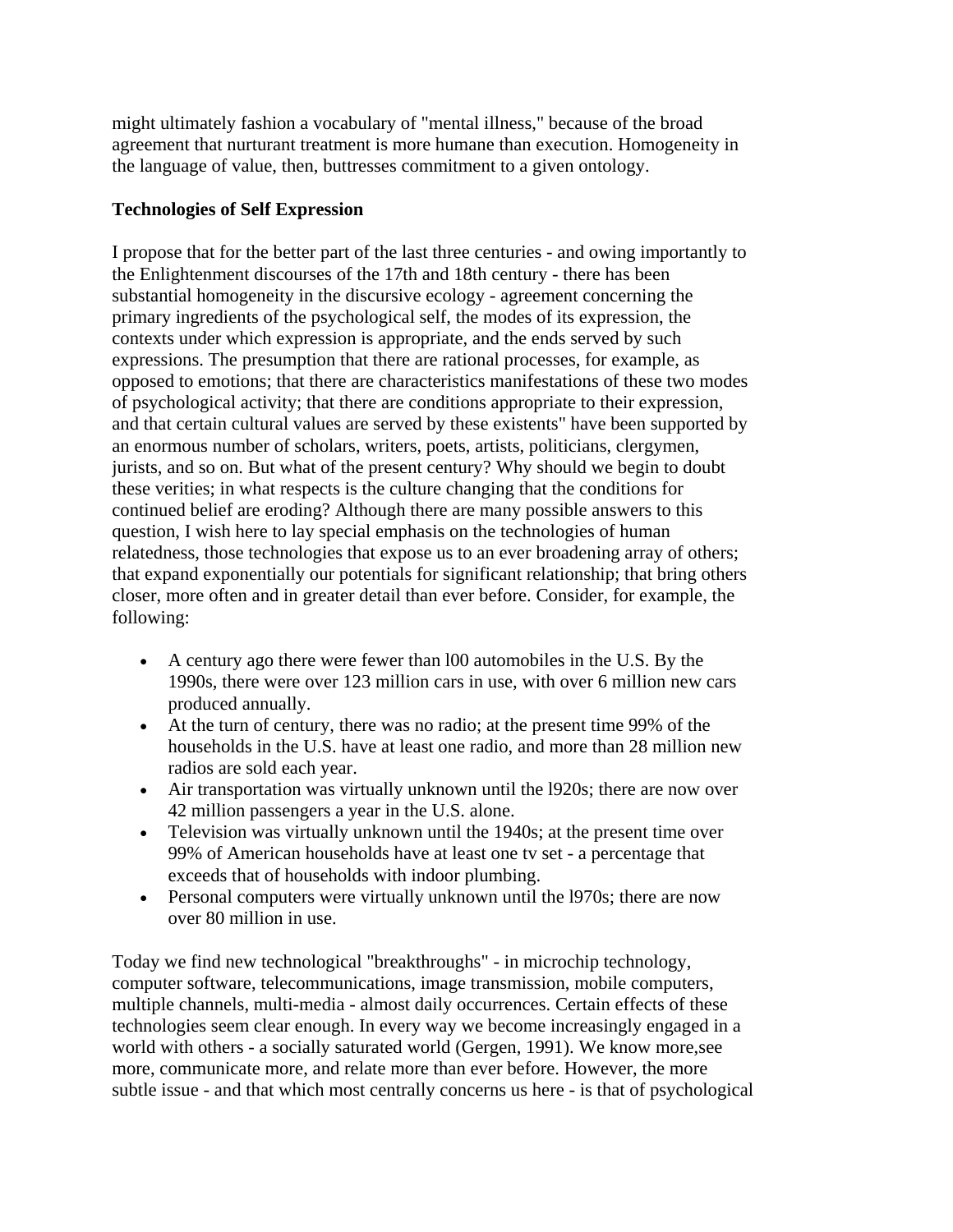essentialism. How does this confluence of developments affect our commitments to a specifically mental world, a world in which a viable self can (and should be) established, and which our cultural institutions should continue to support? To answer this question we may return to the discursive conditions for sustaining belief, as previously outlined. For in my view, these technologies operate as a group to undermine the conditions of homogeneity on which such commitments rest. Let us reconsider then, the sustaining conditions for a belief in a psychological self as they are affected by the incremental consociation of the present century:

*Multiple Ontologies.* With the proliferation of communication technologies we are first exposed to an ever-expanding vocabulary of being. No longer do we dwell within the boundaries of a single geographically contained community, a region, an ethnicity or even a culture. We have not a single satisfying intelligibility within which to dwell, but through the process of social saturation, we are immersed in a plethora of understandings - the psychological ontologies of varying ethnicities, class strata, geographical sectors, racial and religious groupings, professional enclaves, and nationalities. We are exposed to the argots of the streets, the laboratories, the drawing rooms, the brothels, and so on, each with their particular and peculiar turns of selfexpression. Further, because the technologies enable otherwise marginal groups to locate the like minded - from across the country - and to articulate and publicize (if not proselytize) more broadly, one encounters well articulated ontologies reinforced by large and determined numbers. Consider for example, the proliferation of terminologies offered by the mental health professions alone. Prior to this century one could not meaningfully experience a "nervous breakdown," an "inferiority complex," an "identity crisis," an "authoritarian" personality tendency, "chronic depression," "occupational burnout," or "seasonal affective disorder." Now these and a virtual multitude of additional candidates are offered as candidates for ontological status. From the point of view of the mental health professional, the common psychological terms are mere folklore. As argued from lectern and scholarly text to pop magazine and television, the technical vocabulary of mental illness should replace such crude and naive terms as "the blues," "infatuation," and "rattled." To this professional vernacular we must add the many terms resuscitated from our cultural history, for example by religious groups describing various afflictions of the soul and states of grace, terms imported from other cultures ("karma," "no-mind"), and additional terms invented by newly developing sub-cultures (consider the New Age vocabulary of ecstasy, communion, and centeredness). In effect, through the various technologies of social saturation, there is an explosion in the vocabulary of the interior. And this explosion brings to a virtual close an age of relative homogeneity. We slowly lose our sense of assuredness in "what there is," - for example, whether there is in fact any mental disease, any real creativity, free will, moral sentiment, superior aesthetic taste, and so on. As the candidates for the interior region continue to accumulate - spinning now into the several thousands - doubt is slowly cast on the referential base, the belief that there is indeed something special, palpable and identifiable to which such terms refer.

*Contested Expressions.* As we are immersed in multiplicitous modes of life, the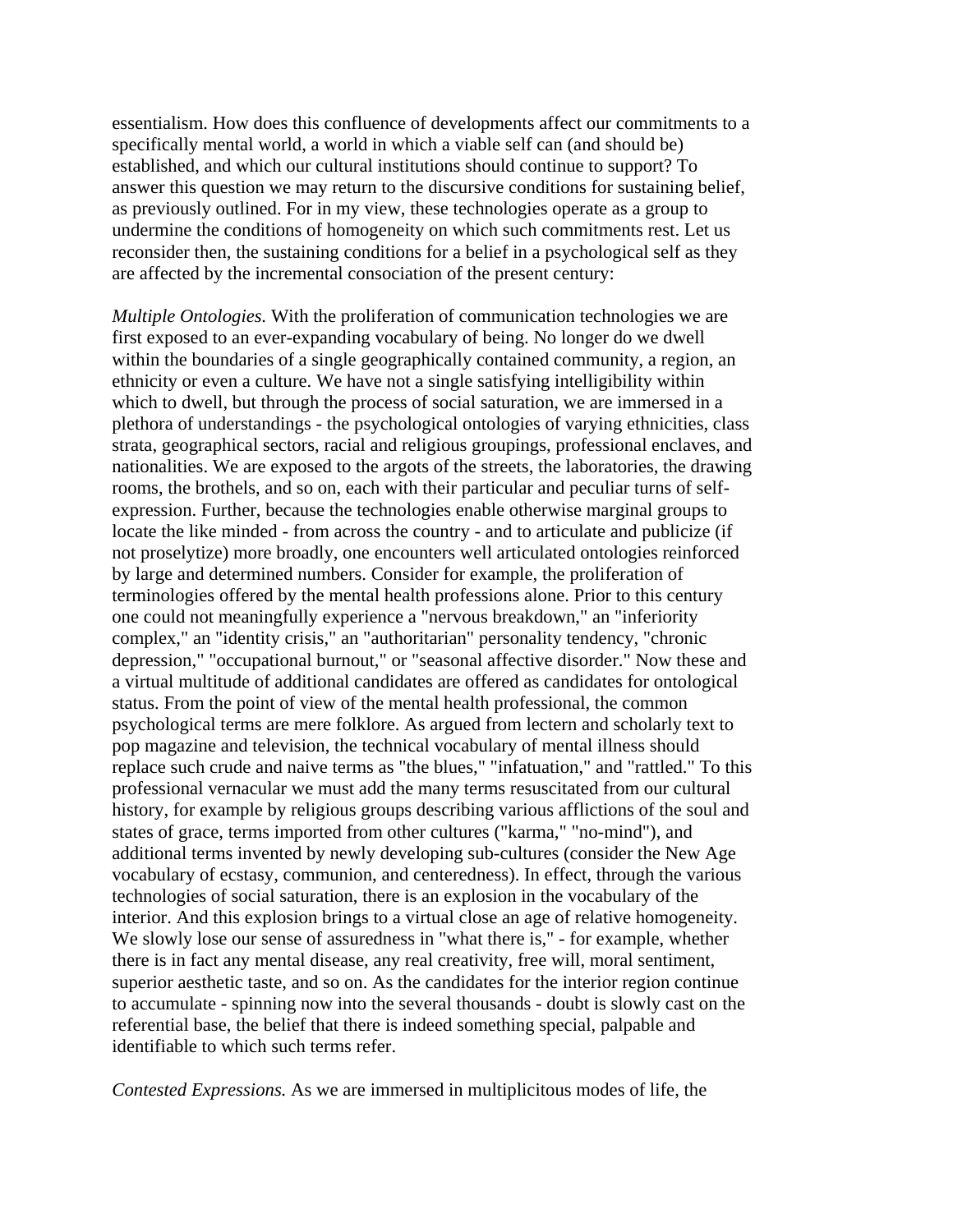relationship between expression and psychological origin also becomes increasingly blurred. Not only do differing groups claim that a given psychological condition is manifest in markedly different ways, but what stands as an expression of one state for certain people often indicates quite something else for another. Thus, in the first instance, a state of "love" may be properly expressed for many people by attentive and adoring actions; can this be the same state that other groups find expressed in sadism, masochism, or self-destruction? And to these candidates for expression we must add the myriad attempts of television and movie makers to locate nonhackneyed forms of expression, to press beyond the culturally acceptable expressions for dramatic purposes. Thus we confront psychologists who despair of the existence of love, popular books that tell us in 50 different ways what love is, and the crooner who despairs that "You don't know what love is." In contrast, there are many actions, the psychological sources of which are variously contested. Criminal activity is of singular significance, but what is such activity an expression of? The technologies again furnish myriad answers: a manifestation of an under-developed conscious (psychopathy or sociopathy), greed, need, esteem seeking (among one's peers), achievement motivation, class hatred, racial revenge, and so on. At times, contested interpretations may be intense. For example, is performance on an intelligence test truly a sign on innate psychological capacities, as many psychologists maintain, or of cultural learning, as many sociologists are likely to argue? Is child molesting a product of depravity, psychological illness, or the child's imagination - each position championed by one or another highly vocal and articulate group within the culture? Again, as we fail to locate means of settling such issues, we slowly reach to brink of skepticism. If there is no means of determining what an action is an expression of, there comes a point at which we begin to doubt that actions are expressions ("outward pressings") at all.

*Appropriated Usage.* Further breakdown in homogeneity stems from the deteriorating constraints over the contexts of expression. One is increasingly unable to identify the psychological source by virtue of its context of expression. This is largely so by virtue of a continuous tendency toward sub-cultural appropriation.(3) That is, as various groups are exposed to other's modes of life, they frequently locate forms of action that can be appropriated for local use. These patterns are ripped from their typical contexts of meaning and played out in conditions that ambiguate or destroy their traditional signification. Thus, for example, religious groups borrow romantic and rock idioms for expression in religious music, thus clouding the meaning of "religious expression" and by implication, suggesting a resignification of both the romance and rock idioms. Expression of love are removed from intimate relations and placed on car bumpers to declare commitments to anything from modes of exercise to geographic locales. Spiritual expressions are extricated from the church, their religious connotations removed, and then reconstituted in New Age rituals of communion with nature, sunsets, waves, and dolphins. Expressions appropriate to athletic events are replayed within political contexts; expressions typical of parent-child relations are recast in the confines of therapy. And as the technologies facilitate the continuous admixtures of expression and context, the context ceases to be a key to psychological condition. In effect, the expression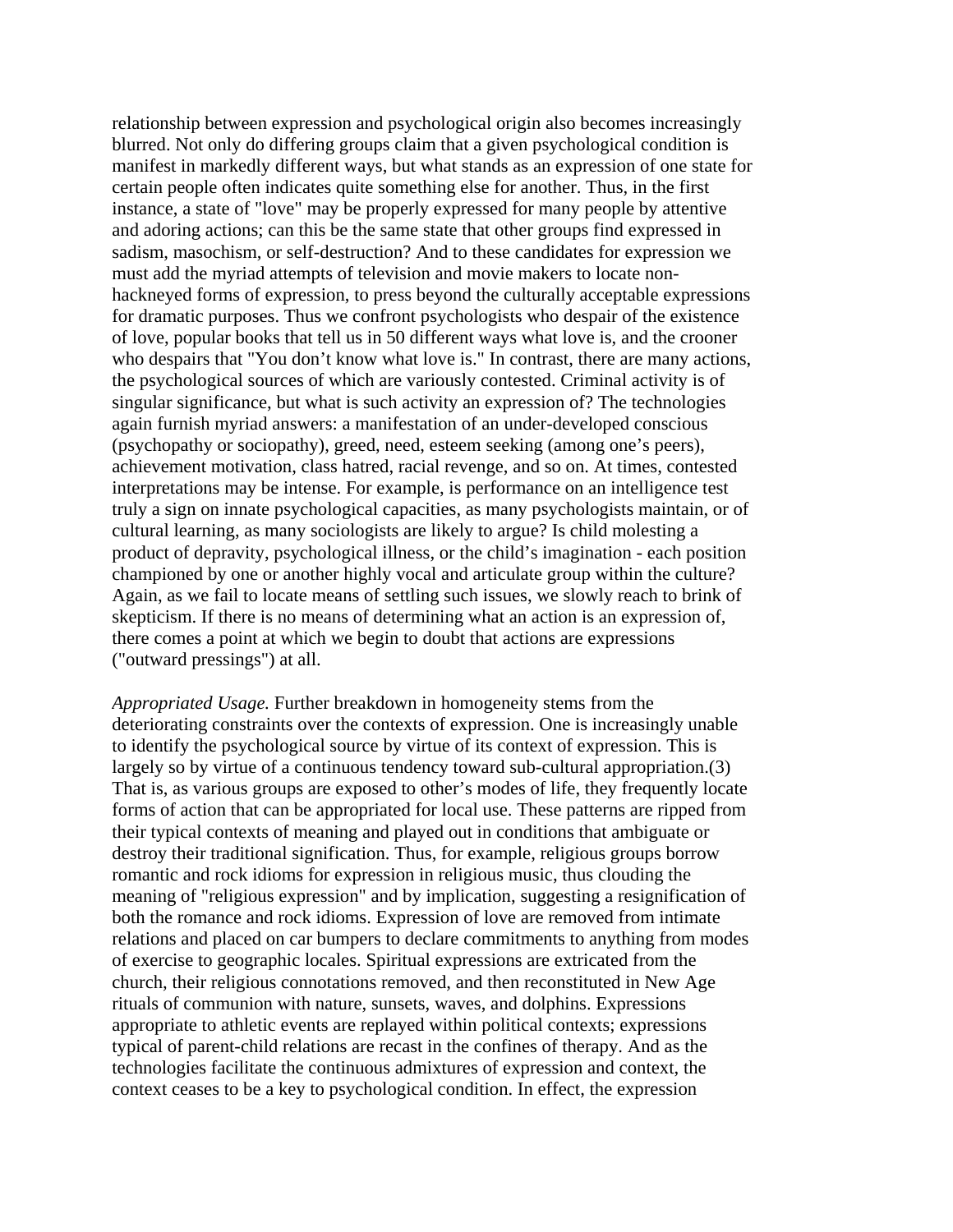becomes a free floating signifier without a specifiable signified.

*Controversial Goals.* Finally, confidence in the inner domain is challenged by the increasing controversy over the use to which such discourse is put, the values served by various assumptions of mental operation. As the technologies enable increasing numbers of people to communicate with each other, and to voice common cause (e.g. feminists, blacks, Asians, the elderly, the crippled, homosexuals, native Americans, etc.), such groups bring critical attention to the taken for granted vocabularies of the culture and their oppressive implications. In each case their critiques begin to foreground the strategies, if not manipulative purposes, served by specifically mental predicates. In this vein, minority groups have raised significant questions with the presumption of general intelligence quotients, feminists have criticized the androcentric biases underlying the prevailing conception of rationality, ex-mental patients have banded together - joined by scores of family therapists and guidance counselors - to disclaim the existence of mental disease, and many scholars from non-Western cultures challenge the imperialistic ramifications of exporting the Western conception of psychological science and its particular vocabulary of mental functioning. As the mental terminologies are brought under attack, as they are increasingly questioned as indicators not of psychological conditions, and their ideological and political implications made apparent, it becomes increasingly unclear whether such terminologies indeed have referential value. If all psychological propositions are ideology in masquerade, then what is the ontological status of mind? .

In summary, as the technologies of human interchange increase in number, efficacy, and prevalence, so are we exposed to an ever expanding array of alternative intelligibilities. And as differing intelligibilities are intermingled, so do new waves of discourse and transformation in social pattern emerge. With these changes, the accepted vocabulary of the mental world is challenged, the common modes of expression contested, the contexts of expression ambiguated, and the ends served by such assumptions thrown into critical relief. With this confluence of changing conditions, it becomes increasingly difficult to determine precisely what the contents of the psychological self may be, what actions constitute their expressions, where and when they occur, and what social purposes may be served by one's continued belief in such occurrences. Why, then should one invest so heavily in knowledge, care, and training of the inner world, or identifying one's being in its terms? At some point the very credibility of an "inner world" is colored by suspicion, the existence of a subjective center of being is rendered problematic, and the institutions justified by such assumptions brought into critical focus.

#### **Beyond Nihilism: Toward Relational Realities**

I am not suggesting that people in large numbers are abandoning the psychological essentialism so long characteristic of the culture and central to its tradition. Rather, I am outlining what I see as a slow but profound change taking place over the present century - one that is indexed in a broad array of occurrences - for example, in the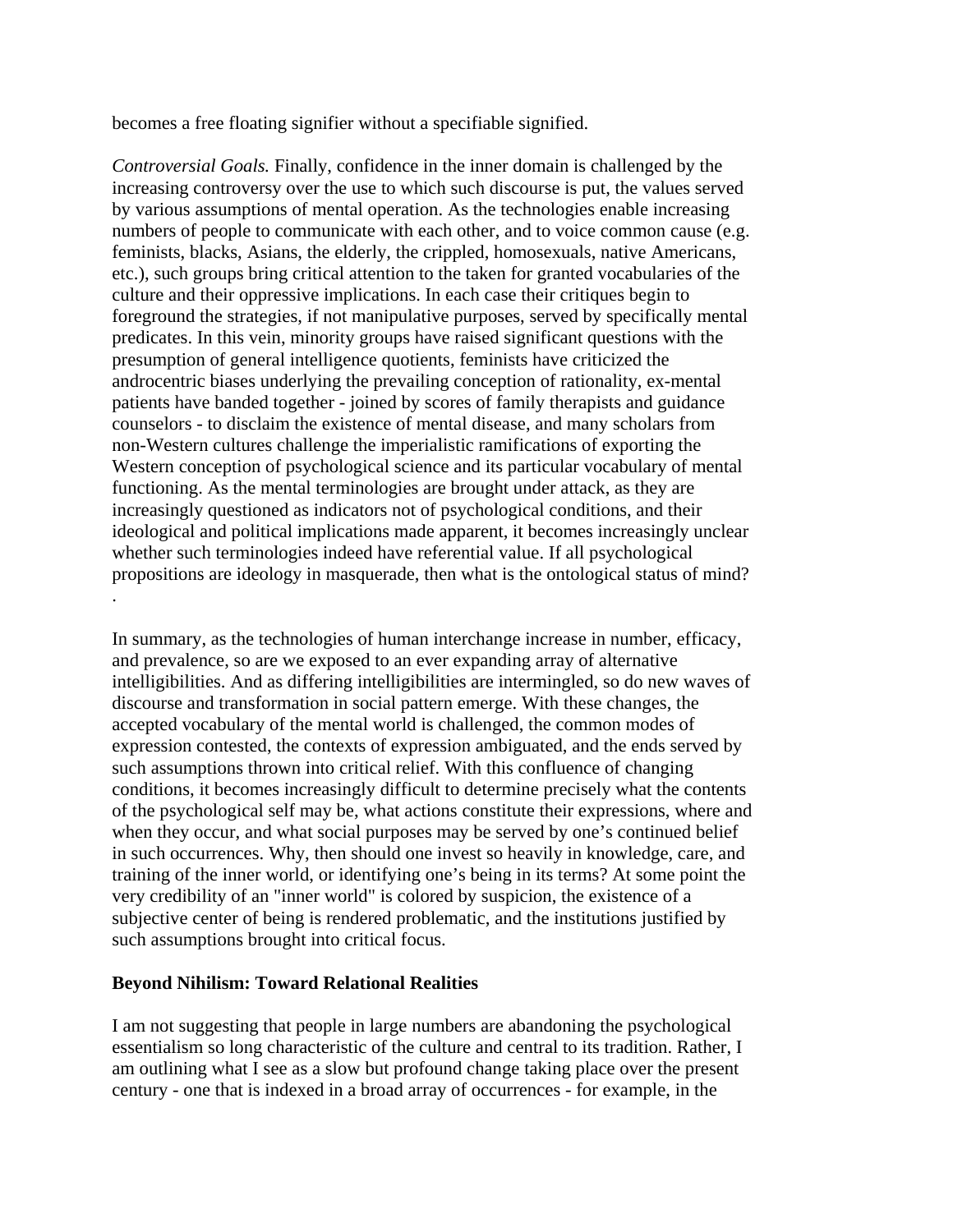academic intrigue with the deconstruction of the self (Derrida), the disappearance of the author (Foucault), the individual as a terminal in a network of circulating images (Baudrillard), and the woman as cyborg (Harraway). In the culture more generally we see the change manifest in the slow replacement of real persons with electronic impulses (for example in carrying out friendships on computer networks, being entertained or intrigued by television, or achieving sexual gratification through telephone services); the ready replacement of limbs, organs, skin and so on with technological devices; the avid enthusiasm for virtual realities, cyberpunk, and the chaotic flow of MTV images; and with the broad skepticism of psychiatry and the replacement of "talking cures" with the multi-million dollar business of psychopharmacology. I detect now a broad ambivalence regarding the reality and importance of the inner world. It is an ambivalence that will, one may anticipate, giving way to a generalized skepticism. The next obvious step would be psychological nihilism - a step that may be avoided now primarily because of the specter of a bleak and empty existence. If there is nothing there, then who am I, what is my worth, why should I live? It is better to remain absorbed with the avalanche of incoming impulses than to ask such daunting questions.

At the same time, I think we may pull short of this whimpering end. The proper comparison may not be between a full self - replete with psychological resources and an empty one. Rather, the more promising contrast may be between self (whether full or empty) and relatedness. If we do not prove to have palpable centers within the head - autonomous and self-sufficient - then can we not turn our attention to the reality of relatedness - to forms of interdependence rather than independence? Here would be a cultural shift of Copernican magnitude - from presuming a self at the center of the social world to seeing relationships as the peduring reality of which the self is an integral part. Is the reality of relatedness simply an idle speculation - a rabbit drawn from the hat of postmodern despair? I don't believe so. I believe there are myriad indications of a sensitivity already well in motion. To illustrate the possibility and its potentials, it is useful to consider one significant movement presently unfolding in the scholarly domain, and then to open a conceptual space that seems resonant with widespread tendencies within the culture more generally. In the former case, there has been broad scholarly discontent with the cultural rammifications of holding the self to be the fundamental atom of social life - the central unit of description and explanation in the social sciences, and within our institutions of education, law, religion and the like. As it is variously reasoned, this abiding emphasis on the self-contained individual lends itself to an ethos of narcissism (a "me-first" orientation to social life), promotes competition of all against all, discourages attempts at understanding others (whose mental worlds are defined as remote and inaccessible), reduces relationships to a secondary status (artificial constructions of the more basic elements of single identities), and fosters a sense of ultimate isolation and despair.(4) As it is reasoned, the ideology of the self-contained individual is unserviceable in a world where the technologies of communication bring us increasingly into a state of interdependence. We can ill afford the luxury of such an ideology in a context where little that we do is without social consequence.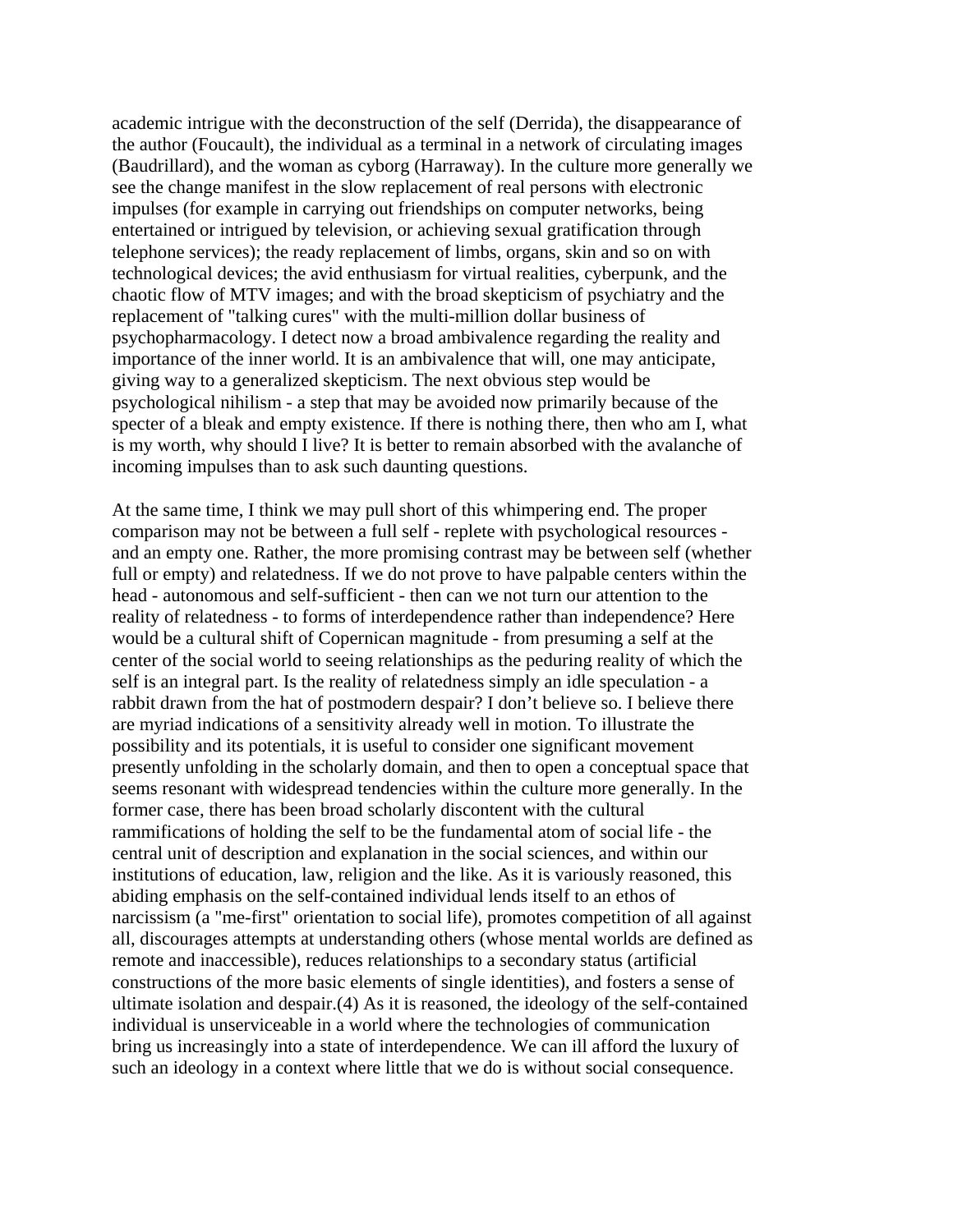It is from the soil of critical appraisal that new attempts now spring to life, attempts to reconstitute the psychological terrain as a social one. Such work in inspired in part by Vygotsky's thesis of higher mental processes, and in some degree by poststructural literary theory. In the former case Vygotsky makes a strong case for mental processes as being social processes simply re-located: One carries out a mental process we might call "thinking" in the terms of the community into which one is socialized. Thought, on this account, is more radically conceived as participation in relatedness - a view which Bruner (1990) , Wertsch (1985) and many others are currently exploring. At the further extreme, much post-structuralist theory places a strong emphasis on symbol systems, the collectivity of semiotic practices through which meaning is generated and sustained. These systems are genuine cultural manifestations, and precede the individual. "To mean" on this view, is to participate in a set of patterned relationships - again placing relatedness before individuality.

More recently, and most directly to the point, social constructionists, discourse analysts, and communication theorists have begun the task of reconstructing the various processes once believed to be "within the psyche" of the individual as constituents of relationships. For example, as investigators such as Middleton and Edwards (1990), a process such as memory - often viewed as a biologically based and universal function within the individual - is more profitably considered a form of social action - an outgrowth of social processes of negotiation, collusion, and cultural rule following. Similarly, Potter and Wetherell (1987) propose that attitudes - long held to be the basis of action - are actions themselves, and more specifically, discourse positions occupied within conversations. In the same vein, Billig (1987) shows how "thinking" can be seen as a participation in the social process of argumentation, and depending for its efficacy on rhetorical skills. And in work with Mary Gergen, we demonstrate how emotions are necessary constituents of broader scenarios of interaction (Gergen and Gergen, 1988). Without the scenario, an elaborate form of social dance, what we call an "emotional expression", would cease to make cultural sense.

#### **Toward a Relational Sublime**

These various writings begin to point the way to a palpable sense of relatedness. With effective articulation, we must believe that relational being could become at least as compelling as our traditional beliefs in a psychological self. It is in this context that I wish, in this final section, to take the liberty of exploring, through evocation, the edges of articulation. That is, I wish, by drawing on scholarly, literary and poetic traditions, to carve out a semiotic space, enabling us further to index and elaborate our activities in terms of a fundamental relatedness. I realize this is not a mode of scholarship traditional to the social sciences, but as we move into the world of "interminable semiosis," as we begin to challenge the boundaries of disciplinary modes of expression, it is also clear that our longstanding traditions of discourse truncate our own modes of relating with each other. To paraphrase Wittgenstein, our languages form the boundaries of our relational worlds. So I hope my idiosyncratic impulse can be indulged momentarily, in hopes that new discursive and relational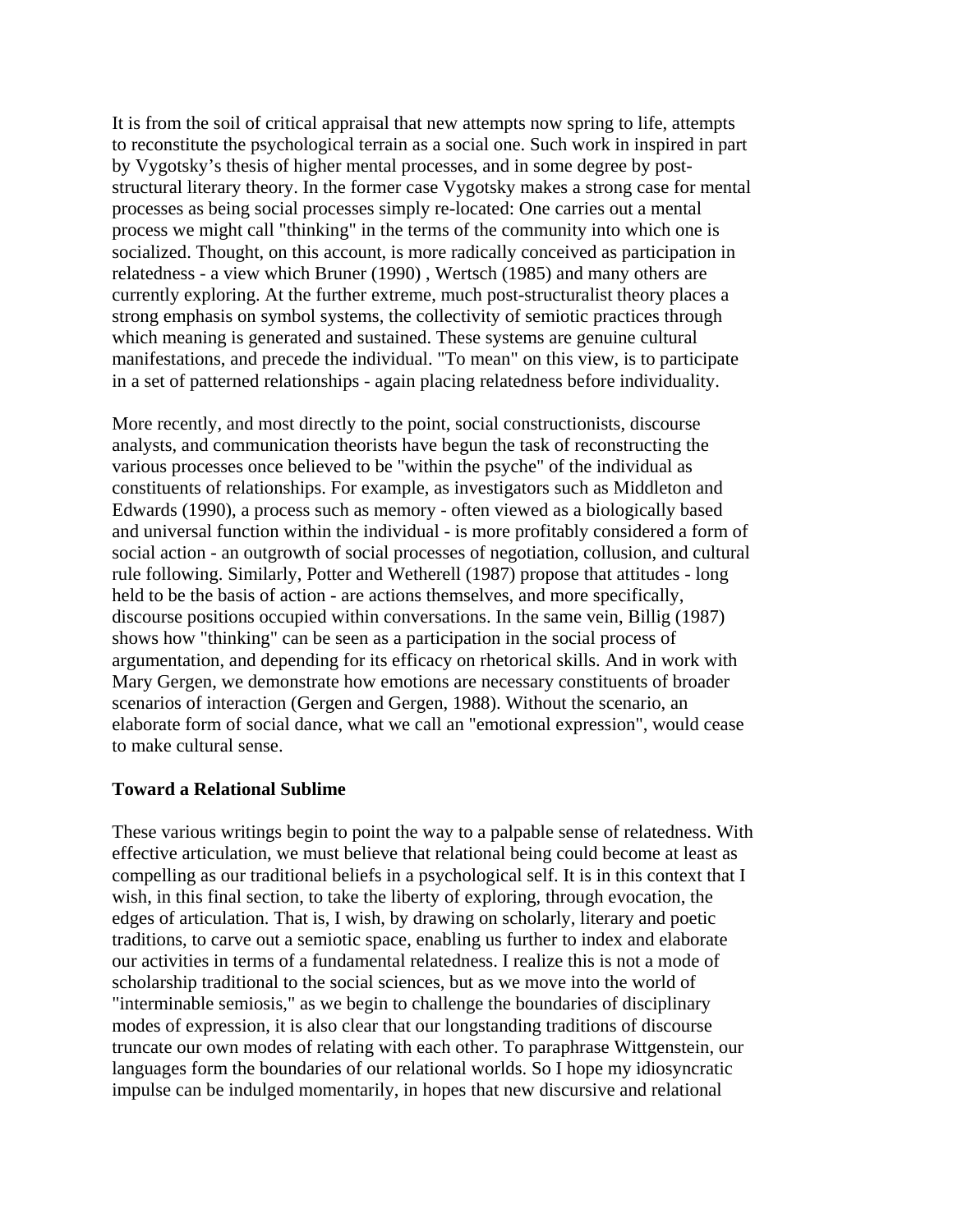ground can be broken.

What I wish to do, specifically, is to resuscitate and re-signify a concept that has been part of the Western tradition for at least l8 centuries, which has resurfaced at different intervals in our history - with differing meanings and differing formations. In my view, this concept of the sublime can again be revived, and play an important function in our contemporary world. Although variously understood over the centuries, the sublime was consistently used to refer to a power or force that was both beyond and prior to the human capacity for rational articulation. Thus,in the first century writings of the Greek critic, Dionysus Longinus, the concern was to locate the source of "great writing", that which "brings power and irresistible might to bear" (1.4) in the written (or spoken) word. The source of great writing, then, was not the words themselves, but an ineffable something in authors which they carried or expressed. This was the power of the sublime - a power which Longinus traced to the "inward greatness of the soul" blessed by nature.

Longinus' writings were rediscovered in the 17th century, and gave rise to a broad number of disquisitions on aesthetics, typically a discourse of the "superhuman" - of vastness, awe, and in the case of Edmund Burke (1844), of pure terror. For Kant (1911), attempting to resist the imperious threat of a materialistic empiricism, the sublime was a particular state of mind - one in which the imagination grappled with "the unattainability of nature as a presentation of [reason's] ideas." (p.99) For later romanticists - Wordsworth, Coleridge, Schiller - the sense of the sublime was evoked by the extremes of nature - the grandeur, power and horror - in which conventional meanings were challenged. One sensed some transcendent order of meaning behind the moment and the taken-for granted. And for American authors, such as Ralph Waldo Emerson (1926), the sublime is an extasy of release, in which the author allows the "ethereal tides to roll and circulate through him; then he is caught up into the life of the Universe."(p.210)

Perhaps these phrases are sufficient to call forth a possibility - the glimmering sense of something beyond our words that grants them force, something beyond reason that causes reason to leap up. And if there is a power that gives shape to our words, to all that is intelligible, then this power is beyond all that we "know to be the case." For everything we propose to exist is itself constructed in language. It is language that furnishes the capacity to distinguish this from that, me from you, up from down, in from out. "There is..." is a move in linguistic space. And if all that we take to exist, cannot be derived from a world independent of language, then how are we to understand the forms taken by our by our understanding? We confront the unnameable in this case, a "force" a "power," a "telos" that is beyond articulation. We confront the sublime.

Yet, although this realm of the sublime cannot be captured in language, we can appreciate its dimension. How are sounds and markings converted to what we take to be language? For how does language acquire its intelligibility? Here we must envision primordial processes of relationship - the pulsing coordination of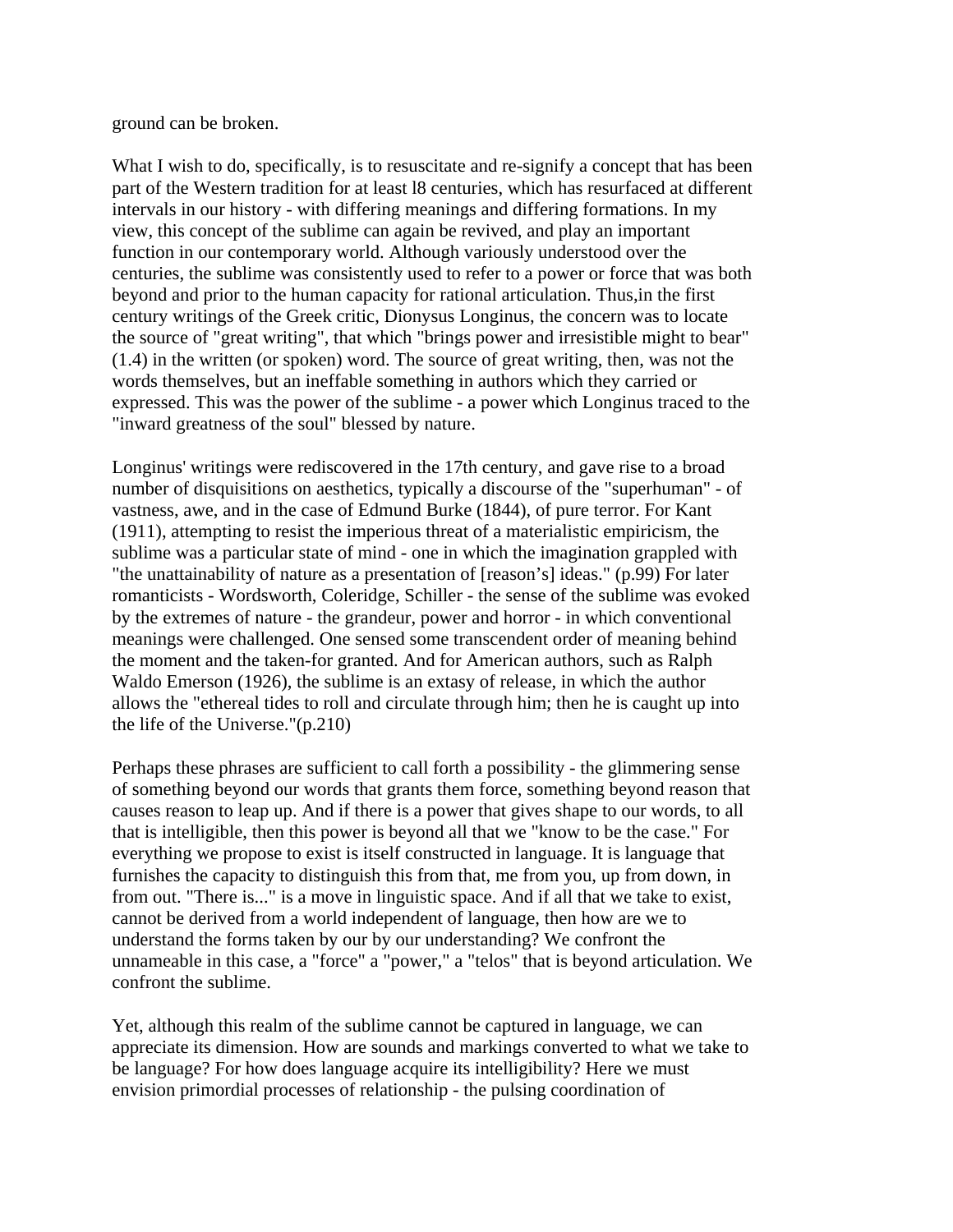movements and sounds - that slowly turns the amorphous into the meaningful. For what is it that gives language its meaning outside a relationship? Thus, if we are struck with the power of a given passage of writing, it is not the "inward greatness of the soul" (with Longinus) that we should credit, but the process of relatedness which enable such passages to carry us with them. Likewise the source of "awe", "inspiration," or "terror" is not to be found in nature (with Wordsworth), or in the person (with Emerson), but within unfathomable processes of relatedness which make meaning possible. The capacity to give life to words, and thus to transform culture, is not usefully traced to internal resources, but to relatedness - which serves as the source of all articulation, and which simultaneously remains beyond its reach. We confront then, the possibility of a new order of sublime - suited to the technoworld of the postmodern - a relational sublime.

Can consciousness of the relational sublime live outside the world of letters? I believe so. There are already myriad cultural artifacts that subtend its presence. Consider the movements in the sphere of popular culture: There is first the plethora of television and film depictions of families (The Waltons, Beverly Hillbillies, Bill Cosby, The Simpsons, Married with Children) and the emerging genre of so called "buddy films" (Butch Cassidy and the Sundance Kid, Trading Places, Thelma and Louise, Mambo Kings, White Men Can't Jump) - treating the close interdependence of two individuals - of the same or opposite sex. However, the horizons of relationship have broadened considerably, such that the single protagonist - the hero or the heroine - is frequently replaced by film and television stories of small groups (Enchanted April, The Summer House, City Slickers, Cheers, Hill Street Blues) and indeed, entire communities (Do the Right Thing, Gilligan's Island, Love Boat, Northern Exposure). As research on women's magazines also reports (Prusank, Duran and Delillo, 1993), articles in the 1950s and 60s were directed at taking care of either the relational partner or the self. In the 1970s and 80s a new vision is found in which "the relationship" is created as an object for the readers.

Further, I believe the sense of the relational sublime is increasingly present in our daily experience. When concert goers experience the power and ecstasy of their common immersion in rock and pop music, when city crowds gather to shout their welcome their championship team, when the throngs gather on the Washington mall to chant their cause, and when gays join the annual parade in San Francisco, they know they are participating in an event of that eclipses the importance of any single participant. I believe the relational sublime hovers close to consciousness as we click into the vast network of the computer bulletin board and add our entry to the unending conversation. It begins to make itself manifest in collaborative classroom activities, cooperative scientific projects, and community watches. Further, as multinational organizations grow in scope and size, regions of Europe and North America join in trade accords, and national governments become increasingly dependent on international opinion, we confront the potential inherent in the relational sublime. If we succeed in losing the self, we may be prepared for a conjoint reality of far more promising potential.